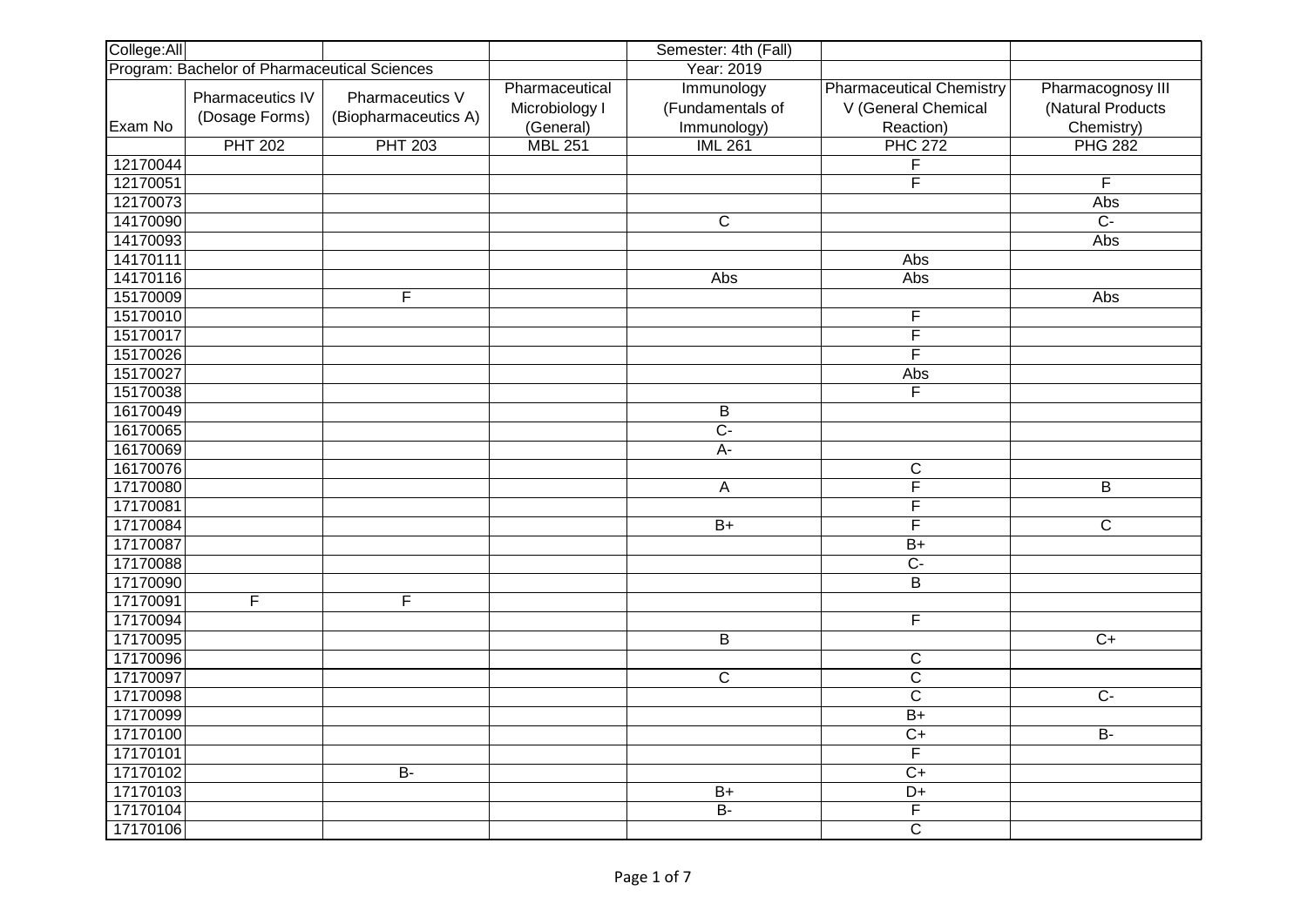| College:All |                                              |                                         |                                               | Semester: 4th (Fall)                          |                                                                     |                                                      |
|-------------|----------------------------------------------|-----------------------------------------|-----------------------------------------------|-----------------------------------------------|---------------------------------------------------------------------|------------------------------------------------------|
|             | Program: Bachelor of Pharmaceutical Sciences |                                         |                                               | Year: 2019                                    |                                                                     |                                                      |
| Exam No     | Pharmaceutics IV<br>(Dosage Forms)           | Pharmaceutics V<br>(Biopharmaceutics A) | Pharmaceutical<br>Microbiology I<br>(General) | Immunology<br>(Fundamentals of<br>Immunology) | <b>Pharmaceutical Chemistry</b><br>V (General Chemical<br>Reaction) | Pharmacognosy III<br>(Natural Products<br>Chemistry) |
|             | <b>PHT 202</b>                               | <b>PHT 203</b>                          | <b>MBL 251</b>                                | <b>IML 261</b>                                | <b>PHC 272</b>                                                      | <b>PHG 282</b>                                       |
| 17170107    |                                              |                                         |                                               |                                               | Abs                                                                 |                                                      |
| 17170108    |                                              |                                         |                                               |                                               | $\overline{B+}$                                                     |                                                      |
| 17170109    |                                              |                                         |                                               |                                               | $\overline{\text{c}}$                                               | $C+$                                                 |
| 17170110    |                                              |                                         |                                               | $\overline{C}$                                | Abs                                                                 |                                                      |
| 17170111    |                                              |                                         |                                               | $\overline{B+}$                               | $\overline{C}$                                                      | $\overline{\mathsf{F}}$                              |
| 17170113    |                                              |                                         |                                               |                                               | $\overline{\text{c}}$                                               |                                                      |
| 17170115    |                                              |                                         |                                               | Abs                                           | Abs                                                                 |                                                      |
| 17170116    |                                              |                                         |                                               |                                               | $\overline{F}$                                                      |                                                      |
| 17170118    |                                              |                                         |                                               |                                               | $\overline{B}$                                                      | $\mathsf C$                                          |
| 17170119    |                                              |                                         |                                               |                                               |                                                                     | $\overline{B}$                                       |
| 12170003    |                                              |                                         |                                               |                                               | Abs                                                                 |                                                      |
| 12170010    |                                              | Abs                                     |                                               |                                               |                                                                     | Abs                                                  |
| 12170013    |                                              |                                         |                                               |                                               | $\overline{\text{c}}$                                               |                                                      |
| 12170017    |                                              | Abs                                     |                                               |                                               |                                                                     | Abs                                                  |
| 12170019    |                                              |                                         |                                               |                                               | F                                                                   | $B -$                                                |
| 12170025    |                                              |                                         |                                               |                                               |                                                                     | Abs                                                  |
| 12170035    |                                              |                                         |                                               |                                               | $\mathsf C$                                                         |                                                      |
| 12170036    |                                              |                                         |                                               |                                               |                                                                     | Abs                                                  |
| 13170049    |                                              |                                         |                                               |                                               | Abs                                                                 |                                                      |
| 13170052    |                                              |                                         |                                               |                                               | Abs                                                                 | F                                                    |
| 13170056    |                                              |                                         |                                               |                                               | F                                                                   | F                                                    |
| 13170068    |                                              |                                         |                                               |                                               | Abs                                                                 |                                                      |
| 13170078    |                                              |                                         |                                               | Abs                                           |                                                                     |                                                      |
| 14170008    |                                              | $\overline{D+}$                         |                                               |                                               |                                                                     | F                                                    |
| 14170010    |                                              |                                         |                                               |                                               | $\overline{C+}$                                                     |                                                      |
| 14170012    |                                              |                                         |                                               | F                                             | $\overline{C}$                                                      |                                                      |
| 14170015    |                                              |                                         |                                               |                                               | $\overline{C}$                                                      | $\overline{C}$                                       |
| 14170016    |                                              |                                         |                                               |                                               | Abs                                                                 | Abs                                                  |
| 14170017    |                                              | Abs                                     |                                               |                                               | $\mathsf C$                                                         |                                                      |
| 14170036    |                                              |                                         |                                               |                                               |                                                                     | Abs                                                  |
| 14170105    |                                              | Abs                                     |                                               |                                               |                                                                     |                                                      |
| 15170047    |                                              |                                         |                                               |                                               |                                                                     | $C+$                                                 |
| 15170048    |                                              | $\overline{C}$                          |                                               | $\overline{C}$                                |                                                                     |                                                      |
| 15170051    | Abs                                          |                                         |                                               |                                               |                                                                     |                                                      |
| 15170053    |                                              | Abs                                     |                                               | Abs                                           |                                                                     | F                                                    |
| 15170058    |                                              |                                         |                                               |                                               |                                                                     | $\overline{C+}$                                      |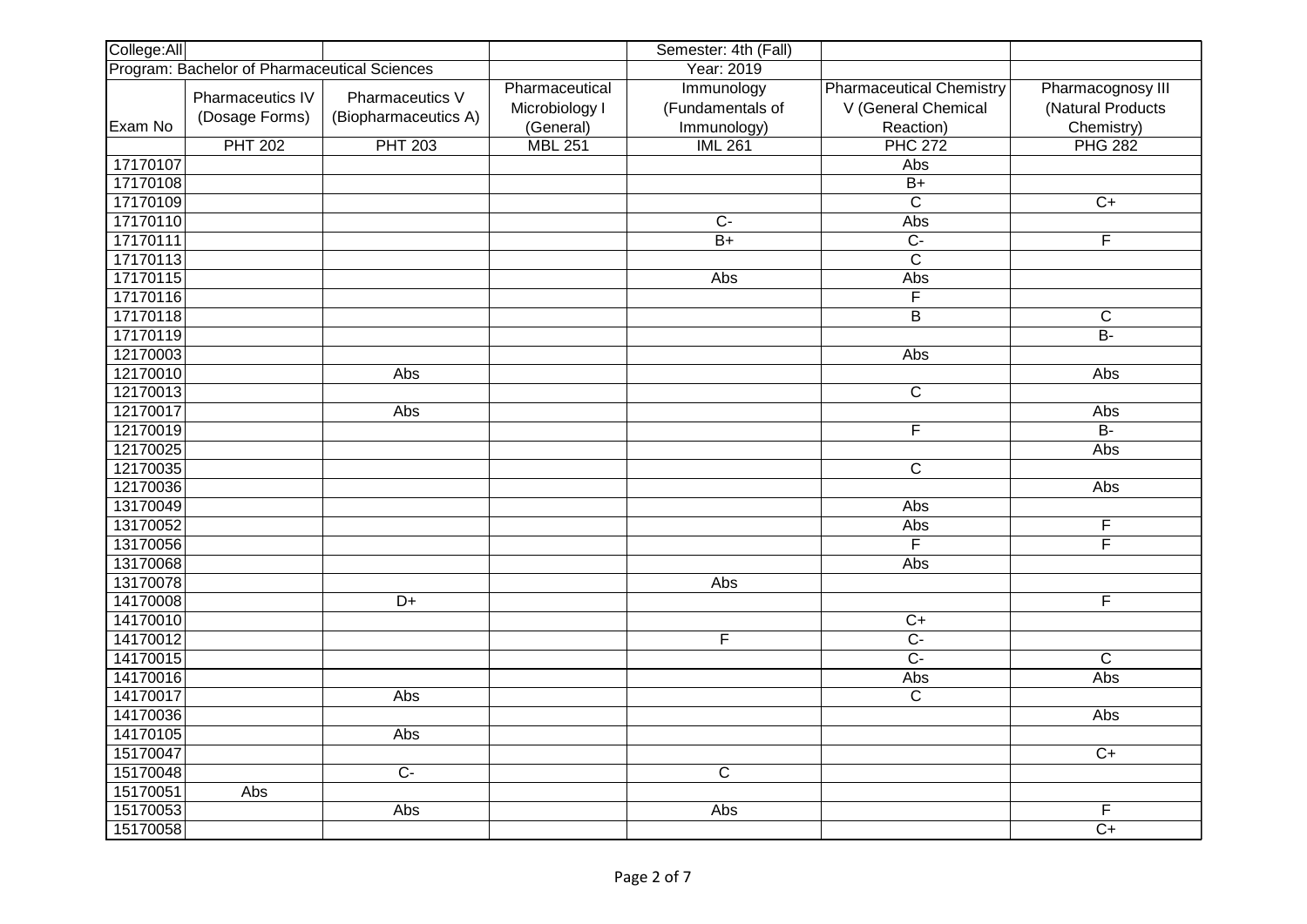| College:All |                                              |                      |                | Semester: 4th (Fall)    |                                 |                         |
|-------------|----------------------------------------------|----------------------|----------------|-------------------------|---------------------------------|-------------------------|
|             | Program: Bachelor of Pharmaceutical Sciences |                      |                | Year: 2019              |                                 |                         |
|             | Pharmaceutics IV                             | Pharmaceutics V      | Pharmaceutical | Immunology              | <b>Pharmaceutical Chemistry</b> | Pharmacognosy III       |
|             |                                              |                      | Microbiology I | (Fundamentals of        | V (General Chemical             | (Natural Products       |
| Exam No     | (Dosage Forms)                               | (Biopharmaceutics A) | (General)      | Immunology)             | Reaction)                       | Chemistry)              |
|             | <b>PHT 202</b>                               | <b>PHT 203</b>       | <b>MBL 251</b> | <b>IML 261</b>          | <b>PHC 272</b>                  | <b>PHG 282</b>          |
| 15170060    | Abs                                          | Abs                  | Abs            |                         |                                 | $\overline{B}$          |
| 15170061    |                                              |                      |                |                         | $\overline{\mathsf{B}}$         |                         |
| 15170062    |                                              |                      |                |                         | $\overline{B}$                  | $\overline{C}$          |
| 15170064    |                                              |                      |                |                         |                                 | Abs                     |
| 15170065    |                                              |                      |                |                         | В                               | $\overline{\mathsf{B}}$ |
| 15170067    |                                              |                      |                |                         | $\overline{B}$                  | B                       |
| 15170068    |                                              |                      |                |                         | $\overline{B+}$                 |                         |
| 15170070    |                                              |                      |                |                         | $B -$                           |                         |
| 15170074    |                                              |                      |                |                         | A-                              |                         |
| 16170079    | $\overline{C}$                               |                      | $\overline{C}$ | $B -$                   |                                 |                         |
| 16170082    |                                              |                      |                |                         |                                 | $\overline{B}$          |
| 16170083    |                                              |                      |                | F                       |                                 |                         |
| 16170084    |                                              |                      |                |                         |                                 | F                       |
| 16170086    |                                              |                      |                |                         |                                 | Abs                     |
| 16170087    |                                              |                      |                |                         | $\overline{B+}$                 |                         |
| 16170088    | Abs                                          |                      |                |                         |                                 |                         |
| 16170090    |                                              |                      |                |                         | <b>B-</b>                       |                         |
| 16170091    | $\overline{C}$                               |                      |                |                         |                                 |                         |
| 16170092    |                                              |                      | Abs            |                         |                                 |                         |
| 16170093    |                                              |                      |                |                         | $\overline{B}$                  |                         |
| 16170094    |                                              |                      |                | F                       |                                 | F                       |
| 16170096    |                                              |                      |                | $\overline{\mathsf{F}}$ |                                 |                         |
| 16170097    |                                              |                      |                |                         | B                               | B                       |
| 16170098    |                                              |                      |                |                         | $\overline{\mathsf{B}}$         | Abs                     |
| 16170099    |                                              |                      |                |                         | $\overline{B+}$                 | F                       |
| 16170102    |                                              | Abs                  |                | Abs                     |                                 | Abs                     |
| 16170104    |                                              |                      |                | Abs                     |                                 |                         |
| 16170108    |                                              |                      |                |                         | $\overline{B+}$                 |                         |
| 16170112    | $\mathsf C$                                  |                      |                | <b>B-</b>               |                                 |                         |
| 16170113    |                                              |                      |                | $\overline{B+}$         |                                 |                         |
| 17170041    |                                              |                      |                | Abs                     |                                 |                         |
| 17170044    |                                              |                      |                |                         | A                               | A                       |
| 17170045    |                                              |                      |                |                         |                                 | $A -$                   |
| 17170046    |                                              |                      |                |                         | F                               | $\overline{\mathsf{F}}$ |
| 17170049    |                                              |                      |                |                         | $\overline{B}$                  | $A -$                   |
| 17170051    |                                              |                      |                |                         |                                 | A                       |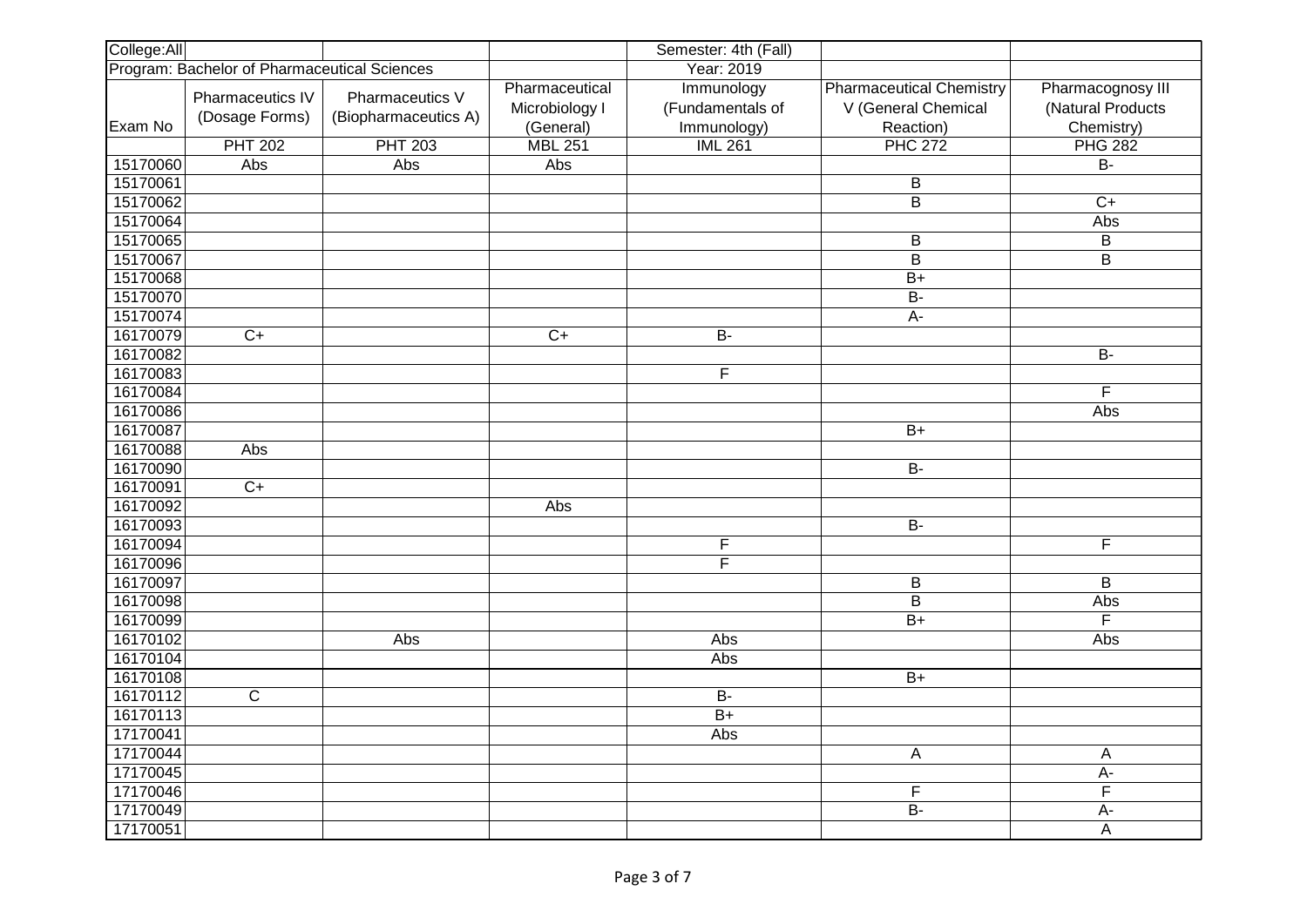| College:All                                  |                                    |                                         | Semester: 4th (Fall)                          |                                               |                                                                     |                                                      |
|----------------------------------------------|------------------------------------|-----------------------------------------|-----------------------------------------------|-----------------------------------------------|---------------------------------------------------------------------|------------------------------------------------------|
| Program: Bachelor of Pharmaceutical Sciences |                                    |                                         | Year: 2019                                    |                                               |                                                                     |                                                      |
| Exam No                                      | Pharmaceutics IV<br>(Dosage Forms) | Pharmaceutics V<br>(Biopharmaceutics A) | Pharmaceutical<br>Microbiology I<br>(General) | Immunology<br>(Fundamentals of<br>Immunology) | <b>Pharmaceutical Chemistry</b><br>V (General Chemical<br>Reaction) | Pharmacognosy III<br>(Natural Products<br>Chemistry) |
|                                              | <b>PHT 202</b>                     | <b>PHT 203</b>                          | <b>MBL 251</b>                                | <b>IML 261</b>                                | <b>PHC 272</b>                                                      | <b>PHG 282</b>                                       |
| 17170052                                     |                                    |                                         |                                               |                                               | $A -$                                                               |                                                      |
| 17170053                                     |                                    |                                         |                                               |                                               | $\overline{A}$                                                      |                                                      |
| 17170055                                     |                                    |                                         |                                               |                                               | <b>B-</b>                                                           |                                                      |
| 17170056                                     |                                    |                                         |                                               |                                               | $\overline{B+}$                                                     | F                                                    |
| 17170057                                     |                                    | $\overline{\mathsf{F}}$                 |                                               | $\overline{C}$                                |                                                                     |                                                      |
| 17170058                                     |                                    |                                         |                                               |                                               | $B+$                                                                |                                                      |
| 17170059                                     |                                    | $\overline{B}$                          | $\overline{C+}$                               |                                               | $\overline{C}$                                                      |                                                      |
| 17170060                                     |                                    |                                         | Abs                                           |                                               |                                                                     |                                                      |
| 17170061                                     |                                    | $\overline{\text{C}}$                   |                                               |                                               |                                                                     |                                                      |
| 17170063                                     |                                    |                                         |                                               |                                               | $B -$                                                               |                                                      |
| 17170064                                     |                                    |                                         |                                               |                                               | $\overline{B}$                                                      |                                                      |
| 17170066                                     |                                    |                                         | $\overline{C}$                                |                                               | B                                                                   | $\overline{C}$                                       |
| 17170068                                     | $\overline{C}$                     |                                         |                                               | Abs                                           |                                                                     |                                                      |
| 17170070                                     | $\overline{B}$                     |                                         |                                               |                                               |                                                                     |                                                      |
| 17170072                                     |                                    |                                         |                                               |                                               | $\overline{B+}$                                                     | $\overline{B}$                                       |
| 17170074                                     |                                    |                                         | $B -$                                         |                                               |                                                                     |                                                      |
| 17170075                                     |                                    |                                         |                                               |                                               | $C+$                                                                |                                                      |
| 17170076                                     |                                    | Abs                                     |                                               |                                               | Abs                                                                 | Abs                                                  |
| 17170077                                     |                                    |                                         | $\overline{\mathsf{c}}$                       | $\overline{\mathsf{F}}$                       |                                                                     | Abs                                                  |
| 17170078                                     |                                    |                                         |                                               |                                               |                                                                     | A-                                                   |
| 17170079                                     |                                    | $\overline{\text{C}}$                   |                                               | A-                                            |                                                                     |                                                      |
| 13170092                                     |                                    |                                         |                                               |                                               |                                                                     | Abs                                                  |
| 13170097                                     |                                    |                                         |                                               |                                               | $\overline{\mathsf{F}}$                                             |                                                      |
| 13170106                                     |                                    |                                         |                                               |                                               | Abs                                                                 | Abs                                                  |
| 13170117                                     |                                    |                                         |                                               |                                               | F                                                                   |                                                      |
| 13170118                                     |                                    | $\overline{C}$                          |                                               |                                               |                                                                     | $C+$                                                 |
| 13170120                                     |                                    | Abs                                     |                                               |                                               |                                                                     |                                                      |
| 14170041                                     |                                    |                                         |                                               |                                               | $\overline{C}$                                                      |                                                      |
| 14170042                                     |                                    |                                         |                                               |                                               | $C+$                                                                |                                                      |
| 14170046                                     |                                    |                                         |                                               |                                               | $\overline{\mathsf{F}}$                                             |                                                      |
| 14170048                                     |                                    |                                         |                                               |                                               | $\overline{\mathsf{F}}$                                             |                                                      |
| 14170062                                     |                                    | Abs                                     |                                               |                                               | Abs                                                                 |                                                      |
| 14170069                                     |                                    |                                         |                                               | F                                             |                                                                     |                                                      |
| 14170073                                     |                                    |                                         |                                               |                                               | F                                                                   |                                                      |
| 14170074                                     |                                    |                                         |                                               |                                               | Abs                                                                 |                                                      |
| 14170075                                     |                                    |                                         |                                               | $\overline{F}$                                |                                                                     | F                                                    |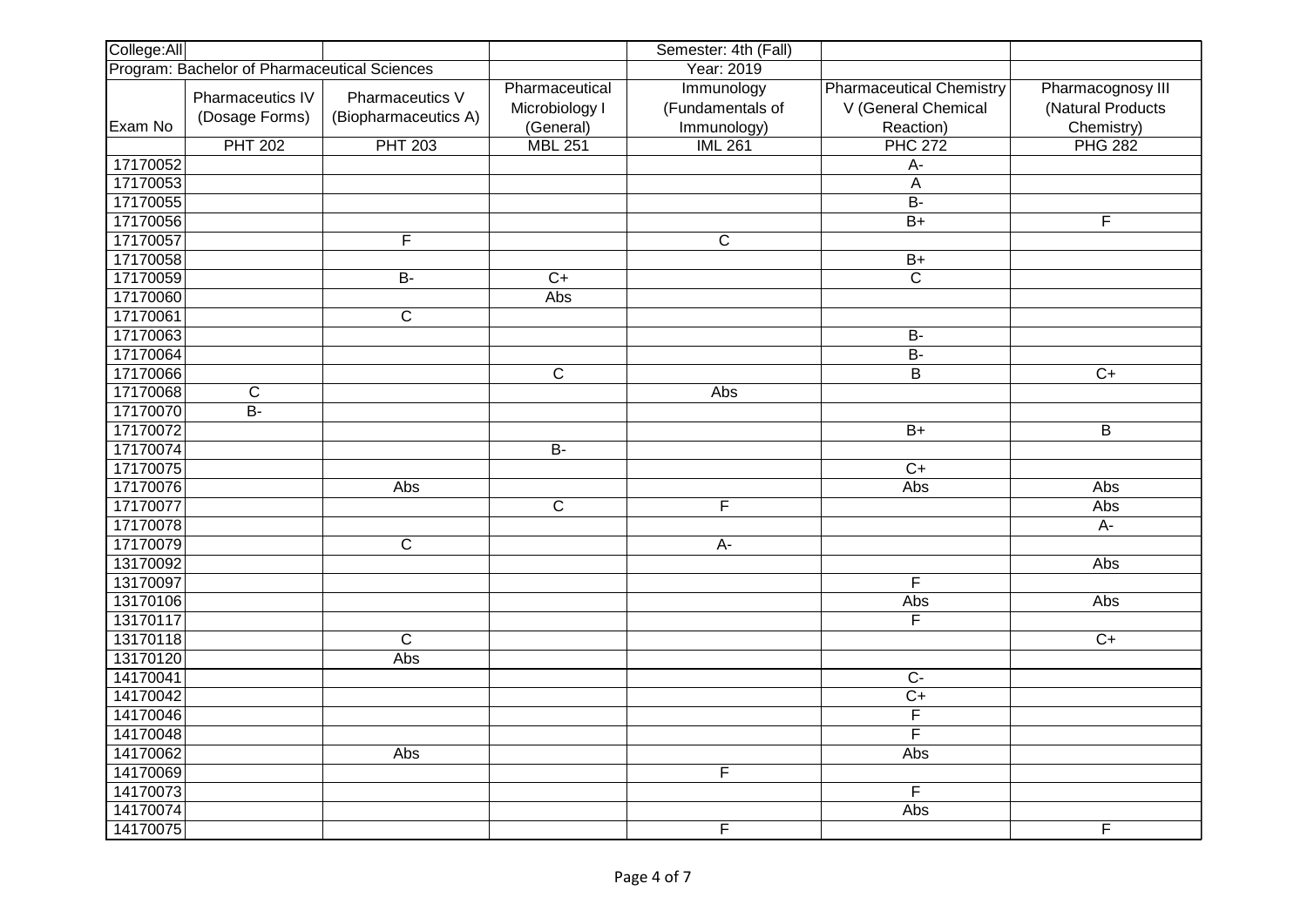| College:All                                  |                                    |                                         |                                               | Semester: 4th (Fall)                          |                                                                     |                                                      |
|----------------------------------------------|------------------------------------|-----------------------------------------|-----------------------------------------------|-----------------------------------------------|---------------------------------------------------------------------|------------------------------------------------------|
| Program: Bachelor of Pharmaceutical Sciences |                                    |                                         | Year: 2019                                    |                                               |                                                                     |                                                      |
| Exam No                                      | Pharmaceutics IV<br>(Dosage Forms) | Pharmaceutics V<br>(Biopharmaceutics A) | Pharmaceutical<br>Microbiology I<br>(General) | Immunology<br>(Fundamentals of<br>Immunology) | <b>Pharmaceutical Chemistry</b><br>V (General Chemical<br>Reaction) | Pharmacognosy III<br>(Natural Products<br>Chemistry) |
|                                              | <b>PHT 202</b>                     | <b>PHT 203</b>                          | <b>MBL 251</b>                                | <b>IML 261</b>                                | <b>PHC 272</b>                                                      | <b>PHG 282</b>                                       |
| 14170077                                     |                                    |                                         |                                               |                                               | $\overline{C}$                                                      |                                                      |
| 15170123                                     |                                    |                                         |                                               |                                               | $\overline{\mathsf{F}}$                                             |                                                      |
| 15170126                                     |                                    |                                         |                                               |                                               | $\overline{C}$                                                      |                                                      |
| 15170127                                     |                                    | $\overline{C}$                          |                                               |                                               |                                                                     |                                                      |
| 15170129                                     |                                    |                                         |                                               |                                               | F                                                                   |                                                      |
| 15170132                                     |                                    |                                         |                                               |                                               | F                                                                   | F                                                    |
| 15170134                                     |                                    | $C+$                                    |                                               |                                               |                                                                     | $\overline{\mathsf{F}}$                              |
| 15170136                                     |                                    | $\overline{C}$                          |                                               |                                               | $\mathsf{C}$                                                        |                                                      |
| 15170139                                     |                                    |                                         |                                               |                                               | Abs                                                                 |                                                      |
| 15170153                                     |                                    |                                         |                                               |                                               | $\overline{\mathsf{F}}$                                             | $\overline{C}$                                       |
| 16170005                                     |                                    |                                         |                                               |                                               | $\overline{c}$                                                      | A-                                                   |
| 16170015                                     |                                    |                                         |                                               |                                               |                                                                     | F                                                    |
| 16170016                                     |                                    |                                         |                                               |                                               | $B -$                                                               | $\overline{B+}$                                      |
| 16170021                                     |                                    |                                         |                                               |                                               | $\overline{C+}$                                                     |                                                      |
| 16170024                                     |                                    |                                         |                                               |                                               | $\overline{B}$                                                      |                                                      |
| 16170026                                     |                                    |                                         |                                               |                                               | F                                                                   | B                                                    |
| 16170028                                     | C                                  |                                         |                                               |                                               |                                                                     | Abs                                                  |
| 16170030                                     | $\overline{\text{C}}$              |                                         |                                               | $\mathsf F$                                   |                                                                     | $B -$                                                |
| 16170032                                     |                                    |                                         |                                               |                                               |                                                                     | $\overline{A}$ -                                     |
| 16170033                                     |                                    | $\overline{C+}$                         |                                               |                                               |                                                                     | $\overline{B+}$                                      |
| 16170034                                     |                                    |                                         | Abs                                           |                                               | Abs                                                                 | $B+$                                                 |
| 16170035                                     |                                    |                                         |                                               |                                               |                                                                     | $\overline{B}$                                       |
| 16170038                                     |                                    |                                         |                                               |                                               | $\overline{\mathsf{F}}$                                             |                                                      |
| 16170039                                     |                                    |                                         |                                               |                                               | F                                                                   | $B -$                                                |
| 16170040                                     |                                    |                                         |                                               |                                               | $\overline{\mathsf{F}}$                                             |                                                      |
| 17170002                                     |                                    | $\overline{\mathsf{F}}$                 |                                               | $B -$                                         |                                                                     |                                                      |
| 17170003                                     |                                    | $\overline{\text{c}}$                   |                                               |                                               | F                                                                   |                                                      |
| 17170004                                     |                                    |                                         |                                               |                                               | $\overline{B}$                                                      |                                                      |
| 17170005                                     |                                    |                                         |                                               |                                               |                                                                     | A                                                    |
| 17170006                                     | $\overline{C}$                     | $\overline{C}$                          |                                               | $B -$                                         |                                                                     |                                                      |
| 17170007                                     |                                    | $\overline{C}$                          |                                               |                                               | $\overline{\text{C}}$                                               | $\overline{C+}$                                      |
| 17170009                                     |                                    | $\overline{\mathsf{F}}$                 |                                               |                                               | $\overline{C}$                                                      |                                                      |
| 17170010                                     |                                    |                                         |                                               |                                               | $\overline{C}$                                                      | Abs                                                  |
| 17170012                                     |                                    |                                         |                                               |                                               | A-                                                                  |                                                      |
| 17170014                                     |                                    |                                         |                                               |                                               | $B -$                                                               | Abs                                                  |
| 17170015                                     |                                    | Abs                                     |                                               |                                               | $\overline{B+}$                                                     |                                                      |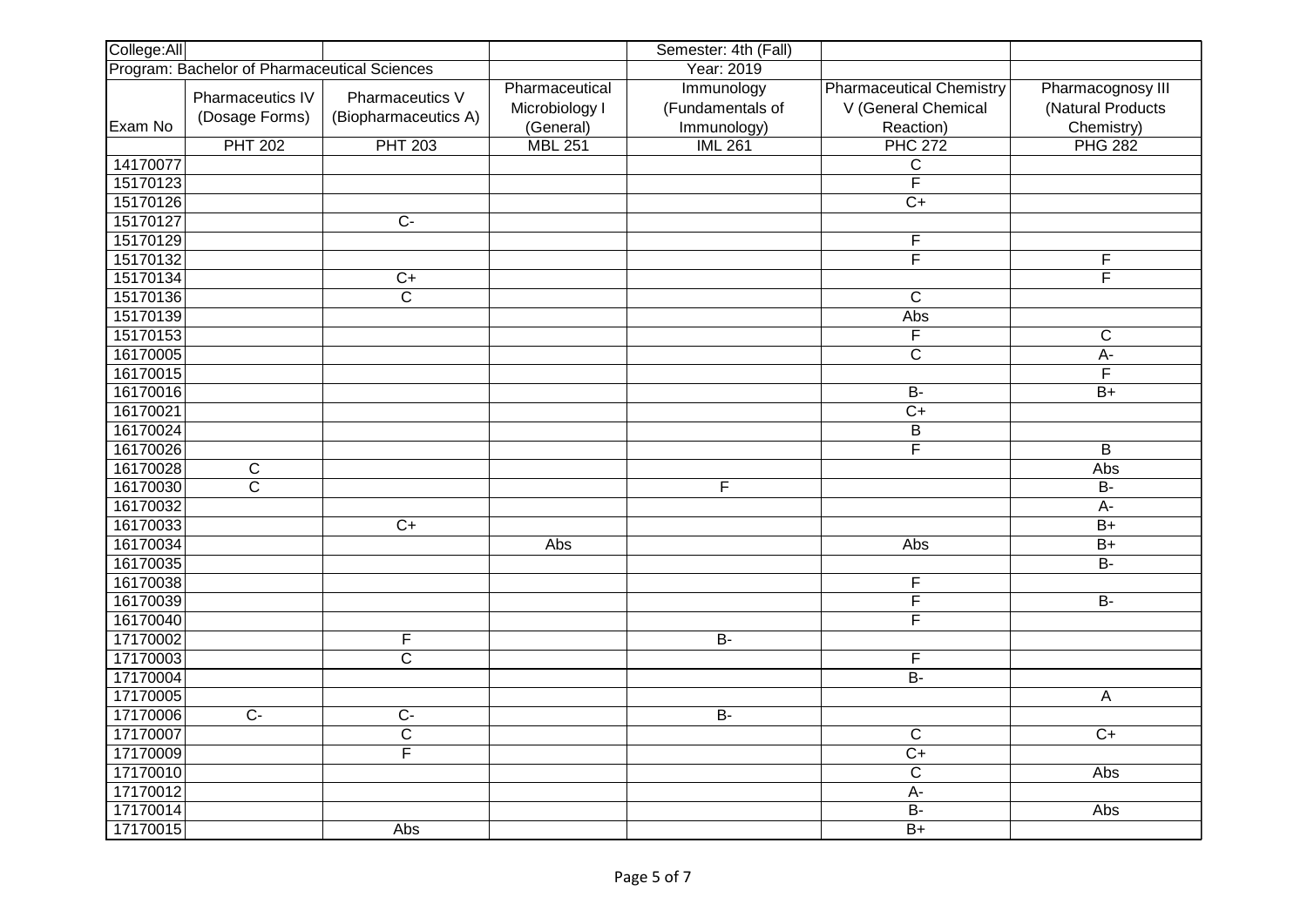| College:All                                  |                                    |                                         | Semester: 4th (Fall)                          |                                               |                                                                     |                                                      |
|----------------------------------------------|------------------------------------|-----------------------------------------|-----------------------------------------------|-----------------------------------------------|---------------------------------------------------------------------|------------------------------------------------------|
| Program: Bachelor of Pharmaceutical Sciences |                                    |                                         | Year: 2019                                    |                                               |                                                                     |                                                      |
| Exam No                                      | Pharmaceutics IV<br>(Dosage Forms) | Pharmaceutics V<br>(Biopharmaceutics A) | Pharmaceutical<br>Microbiology I<br>(General) | Immunology<br>(Fundamentals of<br>Immunology) | <b>Pharmaceutical Chemistry</b><br>V (General Chemical<br>Reaction) | Pharmacognosy III<br>(Natural Products<br>Chemistry) |
|                                              | <b>PHT 202</b>                     | <b>PHT 203</b>                          | <b>MBL 251</b>                                | <b>IML 261</b>                                | <b>PHC 272</b>                                                      | <b>PHG 282</b>                                       |
| 17170016                                     |                                    | $\overline{C}$                          |                                               |                                               | $\overline{\mathsf{F}}$                                             |                                                      |
| 17170018                                     |                                    |                                         |                                               |                                               | $\overline{B}$                                                      |                                                      |
| 17170022                                     | $\overline{C}$                     | $\overline{F}$                          |                                               | $\overline{C}$                                |                                                                     |                                                      |
| 17170024                                     |                                    | $\overline{\mathsf{F}}$                 | $\overline{C}$                                |                                               |                                                                     |                                                      |
| 17170025                                     |                                    | $\overline{C}$                          |                                               |                                               | F                                                                   |                                                      |
| 17170026                                     |                                    | $\overline{\text{C}}$                   |                                               |                                               | F                                                                   |                                                      |
| 17170027                                     |                                    |                                         |                                               |                                               |                                                                     | <b>B-</b>                                            |
| 17170030                                     |                                    |                                         |                                               |                                               | <b>B-</b>                                                           | $C+$                                                 |
| 17170034                                     |                                    |                                         |                                               |                                               | $B -$                                                               |                                                      |
| 17170035                                     |                                    | $\overline{\mathsf{F}}$                 |                                               |                                               |                                                                     |                                                      |
| 17170037                                     | Abs                                | Abs                                     |                                               |                                               |                                                                     |                                                      |
| 17170038                                     |                                    |                                         |                                               |                                               | $\overline{C}$                                                      |                                                      |
| 17170039                                     |                                    | $\overline{C}$                          |                                               |                                               | $\overline{B+}$                                                     |                                                      |
| 17170121                                     |                                    |                                         |                                               |                                               | A-                                                                  |                                                      |
| 17170122                                     |                                    |                                         |                                               |                                               | $\overline{A}$                                                      | A                                                    |
| 17170123                                     |                                    |                                         |                                               |                                               | $\overline{C}$                                                      |                                                      |
| 17170126                                     |                                    |                                         |                                               |                                               | A                                                                   |                                                      |
| 17170127                                     |                                    |                                         |                                               |                                               | A                                                                   |                                                      |
| 17170130                                     |                                    |                                         |                                               |                                               | $\overline{A}$                                                      |                                                      |
| 17170131                                     |                                    |                                         |                                               |                                               | A                                                                   |                                                      |
| 17170134                                     |                                    |                                         |                                               |                                               | <b>B-</b>                                                           |                                                      |
| 17170135                                     |                                    |                                         |                                               | $\overline{B}$                                | $\overline{\mathsf{F}}$                                             | $\overline{C+}$                                      |
| 17170136                                     |                                    |                                         |                                               |                                               | $A -$                                                               |                                                      |
| 17170140                                     |                                    |                                         |                                               |                                               | A                                                                   |                                                      |
| 17170141                                     |                                    |                                         |                                               |                                               | A                                                                   |                                                      |
| 17170142                                     |                                    |                                         |                                               |                                               | А                                                                   | A                                                    |
| 17170145                                     |                                    |                                         |                                               |                                               | $B -$                                                               |                                                      |
| 17170146                                     |                                    |                                         |                                               |                                               |                                                                     | A                                                    |
| 17170149                                     |                                    |                                         |                                               |                                               | $\overline{C}$                                                      |                                                      |
| 17170150                                     |                                    |                                         |                                               |                                               | А                                                                   |                                                      |
| 17170153                                     |                                    |                                         |                                               |                                               | $\overline{B+}$                                                     | $B -$                                                |
| 17170155                                     |                                    |                                         |                                               |                                               | A                                                                   | $B -$                                                |
| 17170156                                     |                                    |                                         |                                               |                                               |                                                                     | $\overline{A}$ -                                     |
| 17170158                                     |                                    |                                         |                                               |                                               | B                                                                   |                                                      |
| 16170126                                     |                                    | $D+$                                    |                                               |                                               |                                                                     | $\overline{C}$                                       |
| 16170127                                     |                                    |                                         |                                               |                                               | $\overline{B+}$                                                     |                                                      |